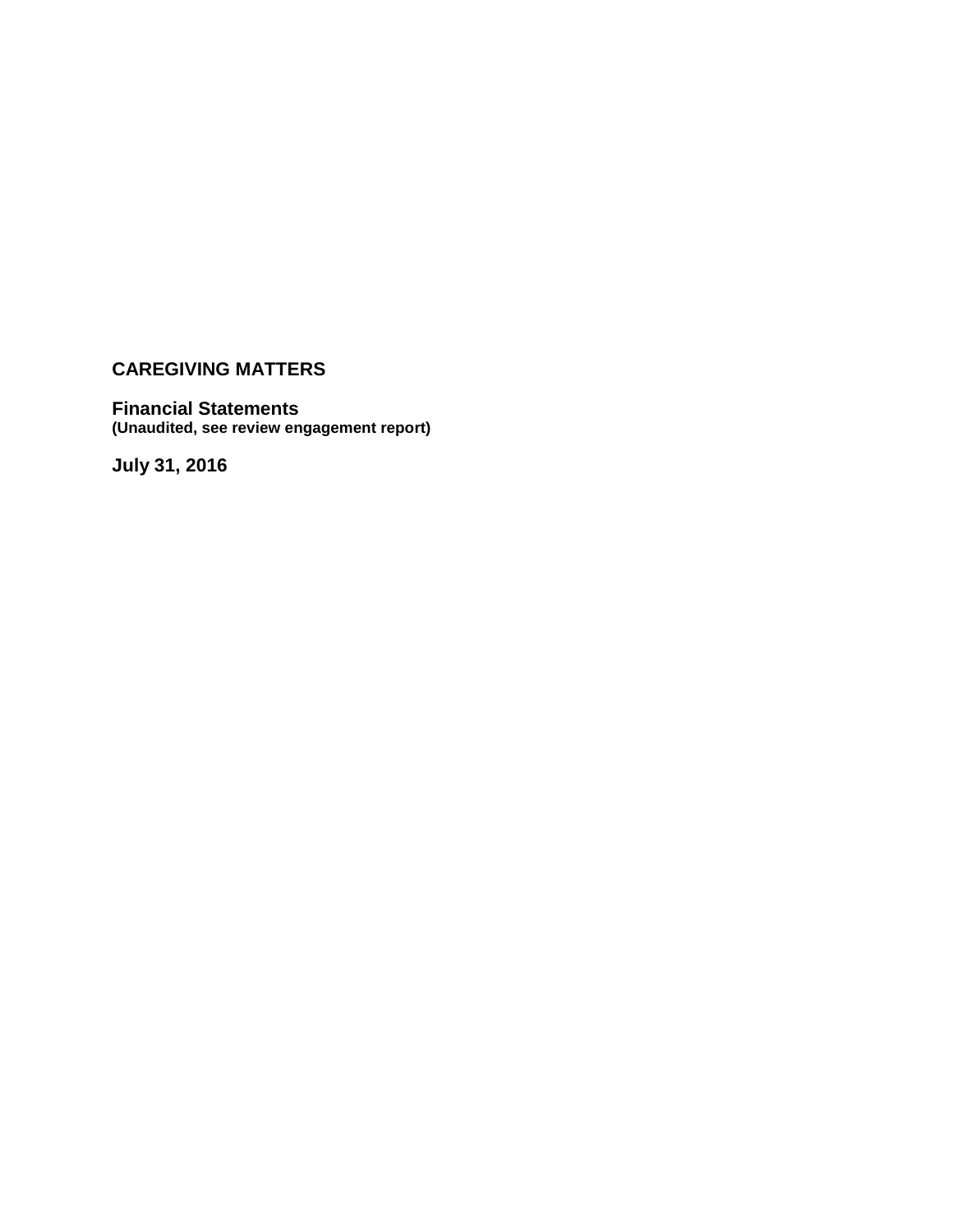D.O. Chartered Accountant 208-180 James Street South

Hamilton Ontario L8P 1V4 Tel 416 219 6904

E-mail: dami@docharteredaccountant.com

## **REVIEW ENGAGEMENT REPORT**

To the Directors of **Caregiving Matters**

We have reviewed the balance sheet of **Caregiving Matters** as at July 31, 2016 and the statement of operations, changes in net assets and cash flows for the year then ended. Our review was made in accordance with Canadian generally accepted standards for review engagements and, accordingly, consisted primarily of inquiry, analytical procedures and discussion related to information supplied to us by the organization.

A review does not constitute an audit and, consequently, we do not express an audit opinion on these financial statements.

Based on our review, nothing has come to our attention that causes us to believe that these financial statements are not, in all material respects, in accordance with Canadian accounting standards for notfor-profit organizations.

DO Chartered Accountant

Hamilton Ontario

(February 6, 2017) *Licensed Public Accountant*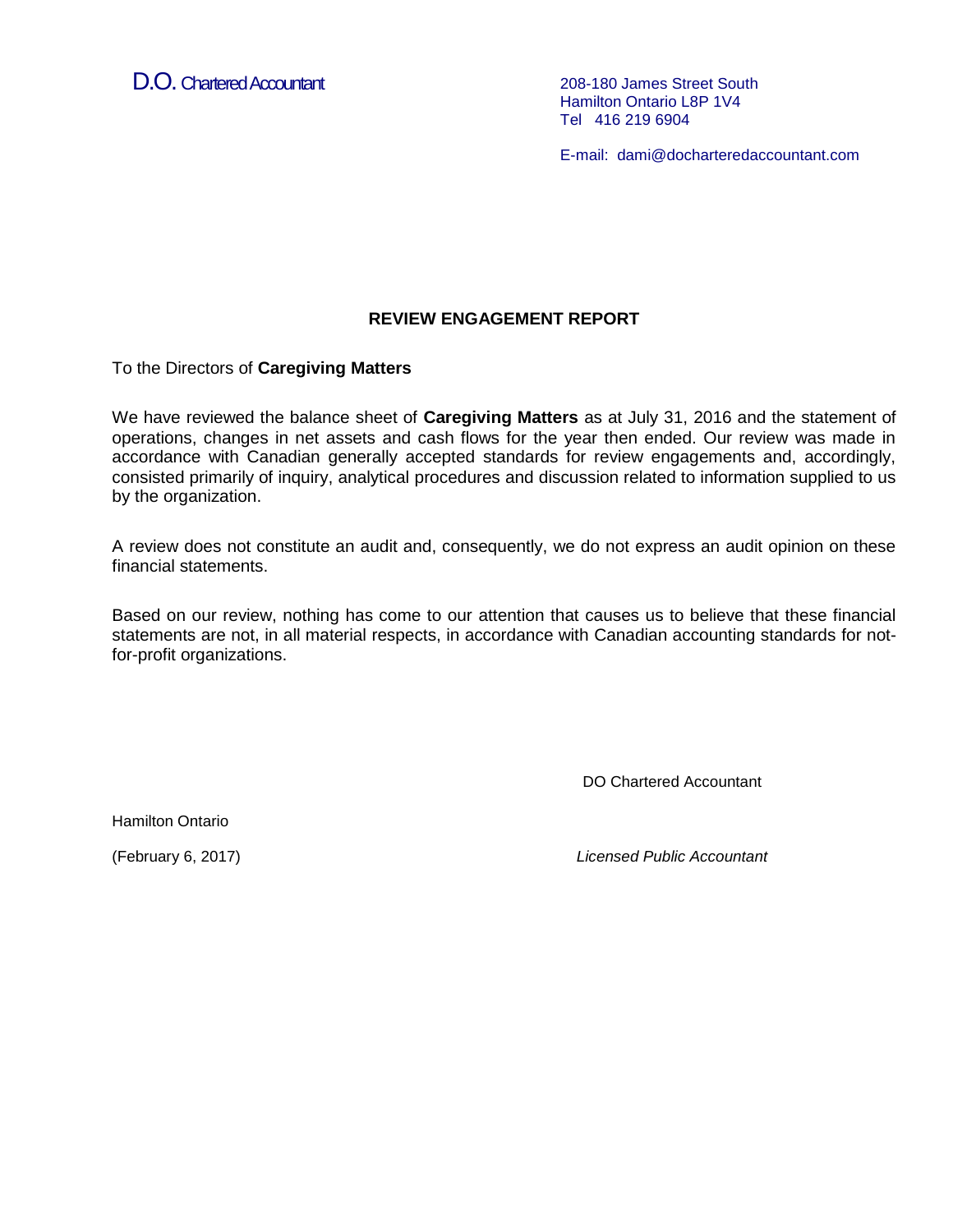# **Balance Sheets as at July 31, 2016**

(Unaudited, See review engagement report)

|                                                      | July 31<br>2016                 | July 31<br>2015                       |
|------------------------------------------------------|---------------------------------|---------------------------------------|
| <b>ASSETS</b>                                        |                                 |                                       |
| Current:<br>Cash<br>GST/HST receivable               | \$<br>20,118<br>2,399<br>22,517 | \$<br>21,812<br>5,329<br>27,141<br>\$ |
| <b>LIABILITIES</b>                                   |                                 |                                       |
| Current:<br>Accounts payable and accrued liabilities | \$<br>1,130                     | \$<br>1,130                           |
| <b>NET ASSETS</b>                                    |                                 |                                       |
| Accumulated surplus                                  | 21,387                          | 26,011                                |
|                                                      | \$<br>22,517                    | $\frac{1}{2}$<br>27,141               |

**Approved by the Board** *Director*

*Director*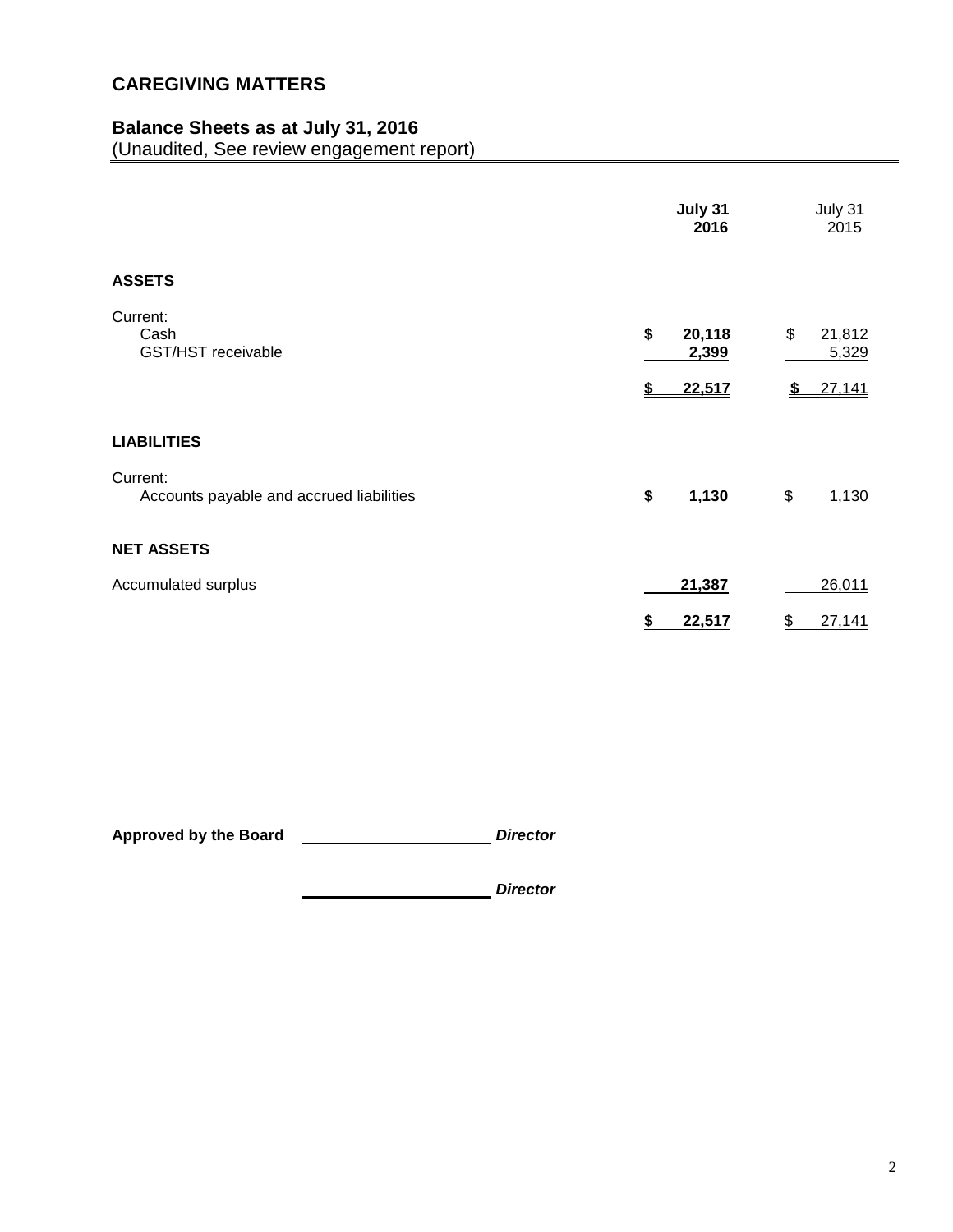# **Statement of Operations and changes in Net Assets**

## **For the years ended July 31, 2016**

(Unaudited, See review engagement report)

|                                                                       | 2016                     | 2015                            |
|-----------------------------------------------------------------------|--------------------------|---------------------------------|
| <b>REVENUES</b>                                                       |                          |                                 |
| Government project grants (Note 3)<br>Donations and awards<br>GST/HST | \$<br>47,775<br>3,750    | \$<br>82,661<br>3,700<br>13,029 |
|                                                                       | 51,525                   | 99,390                          |
| <b>EXPENSES</b>                                                       |                          |                                 |
| Program expense<br>Professional fees<br>General and administrative    | 52,442<br>1,130<br>2,577 | 85,308<br>1,130<br>1,806        |
|                                                                       | 56,149                   | 88,244                          |
| <b>EXCESS OF REVENUES OVER EXPENSES</b>                               | (4,624)                  | 11,146                          |
| Net asset, beginning of year                                          | 26,011                   | 14,865                          |
| Net assets, end of year                                               | 21,387                   | 26,011                          |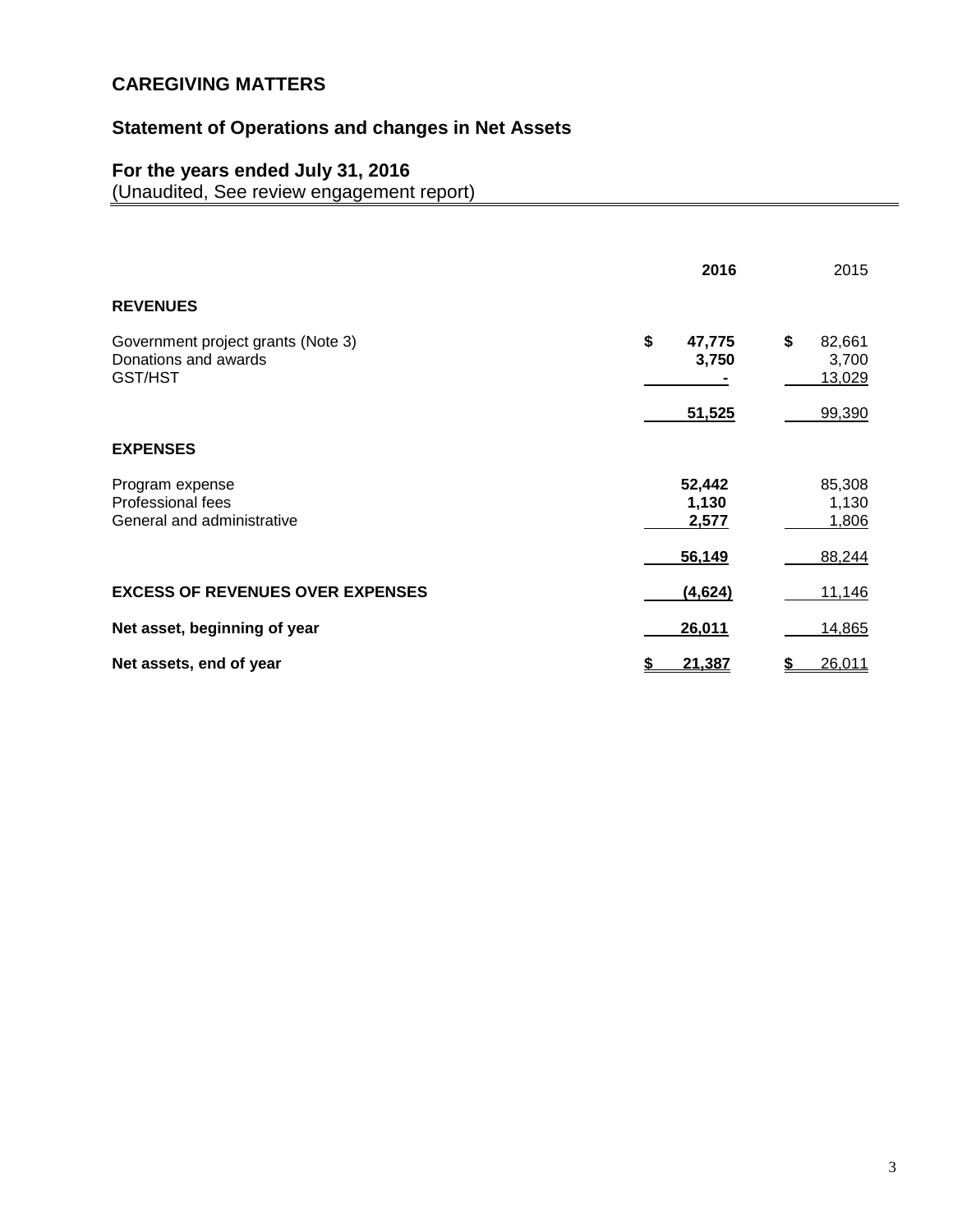## **Statement of Cash Flows**

## **For the year ended July 31, 2016**

(Unaudited, See review engagement report)

|                                                                                                                      |    | 2016    | 2015                     |
|----------------------------------------------------------------------------------------------------------------------|----|---------|--------------------------|
| Cash generated (used in):                                                                                            |    |         |                          |
| <b>Operating activities</b>                                                                                          |    |         |                          |
| Excess of revenues over expenses                                                                                     | \$ | (4,624) | \$<br>11,146             |
| Impact on cash of changes in non-cash operating working capital items:<br><b>HST</b> receivable<br>Deferred revenues |    | 2,930   | (171)<br><u>(53,136)</u> |
|                                                                                                                      |    | (1,694) | (42,161)                 |
| Increase (decrease) in cash                                                                                          |    | (1,694) | (42, 161)                |
| Cash and cash equivalents, beginning of year                                                                         |    | 21,812  | 63,973                   |
| Cash and cash equivalents, end of year                                                                               | 5  | 20,118  | \$<br>21,812             |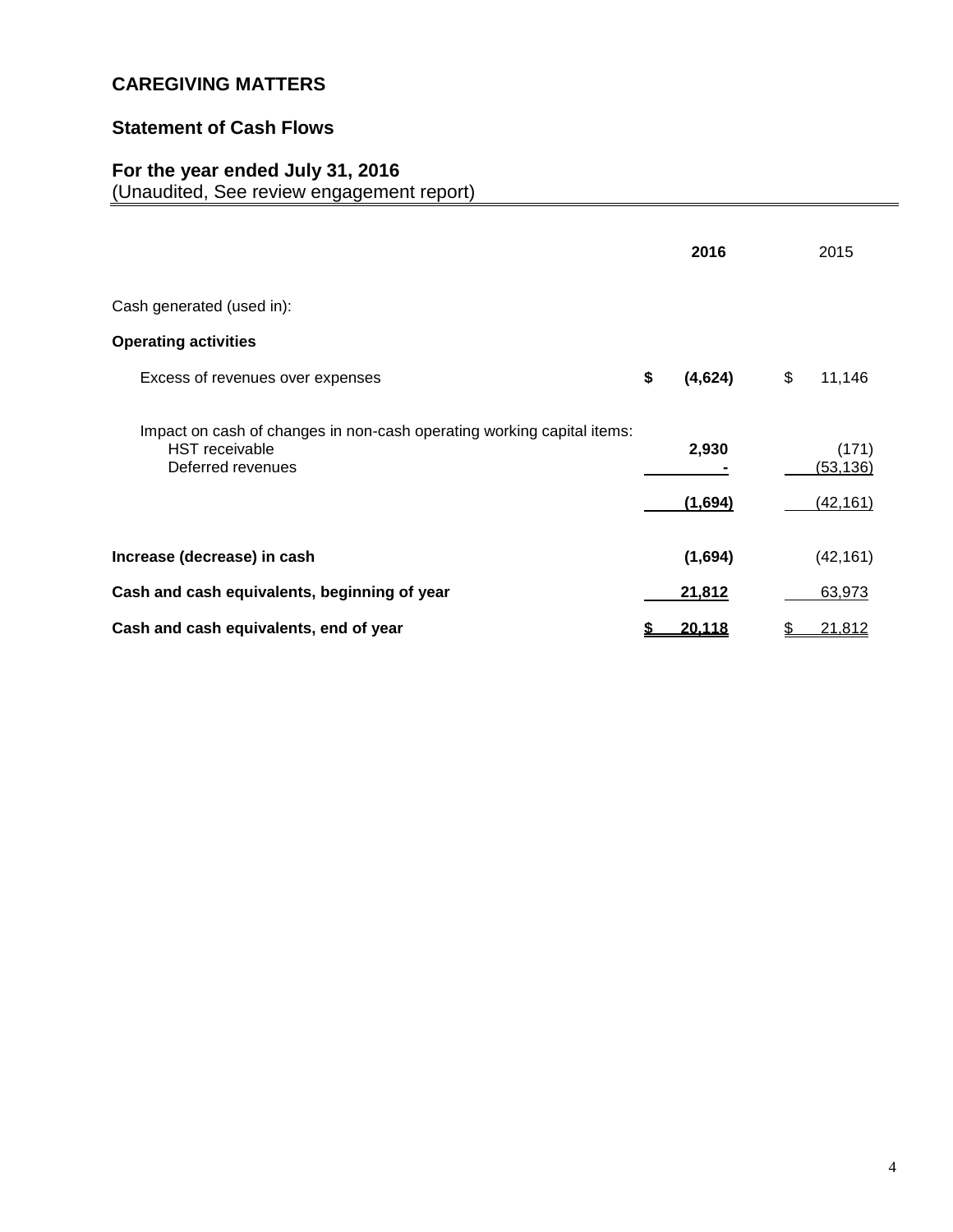### **Notes to Financial Statements**

### **July 31, 2016**

### **1. NATURE AND PURPOSE OF THE ORGANIZATION**

Caregiving Matters is a not-for-profit organization incorporated without share capital under the laws of the Province of Ontario on February 21, 2008. Its incorporated name was changed from Losing our Parents to Caregiving Matters on October 10, 2014.

The Organization offers education and support to family caregivers and others who are dealing with the poor health or death of a parent or loved one. The organization is an internet-based registered charity with approximately 90% of its work completed online and 10% of its efforts are directed at producing local educational events, including workshop presentations at seniors' homes and centre's, churches corporate "Lunch & Learns" and public conferences.

The Organization is exempt from income tax in Canada as a registered charitable organization.

### **2. SIGNIFICANT ACCOUNTING POLICIES**

These financial statements are the representation of management and have been prepared in accordance with Canadian accounting standards for not-for-profit organizations in Part III of the CPA Handbook and include the following significant accounting policies.

#### Revenue recognition

The Organization follows the deferral method of accounting for contributions. Unrestricted contributions are recognized as revenues in the year received or receivable if the amount to be received can be reasonably estimated and collection is reasonably assured. Contributions explicitly and implicitly restricted by the donor are deferred when received and recognized as revenues in the year in which the related activity takes place and expenses are incurred.

Contributions received for the purchase of capital assets are initially deferred and then amortized as revenues on the same basis as the related capital assets are amortized.

#### Financial instruments

The organization initially measures its financial assets and financial liabilities at fair value. It subsequently measures all its financial assets and financial liabilities at amortized cost.

The financial assets subsequently measured at amortized cost include cash and cash equivalents and accounts receivable. The financial liabilities subsequently measured at amortized cost include accounts payable and accrued liabilities.

The carrying value of the organization's financial instruments approximates their fair value due to the relatively short term to maturity of those instruments. It is management's opinion that CKA is not exposed to significant interest rate or credit risk arising from these financial instruments.

#### Measurement uncertainty

The preparation of financial statements in conformity with Canadian accounting standards for not-for-profit organizations requires management to make estimates and assumptions that affect the reported amounts of assets and liabilities at the date of the financial statements and the reported amounts of revenues and expenses during the period. Actual results could differ from those estimates.